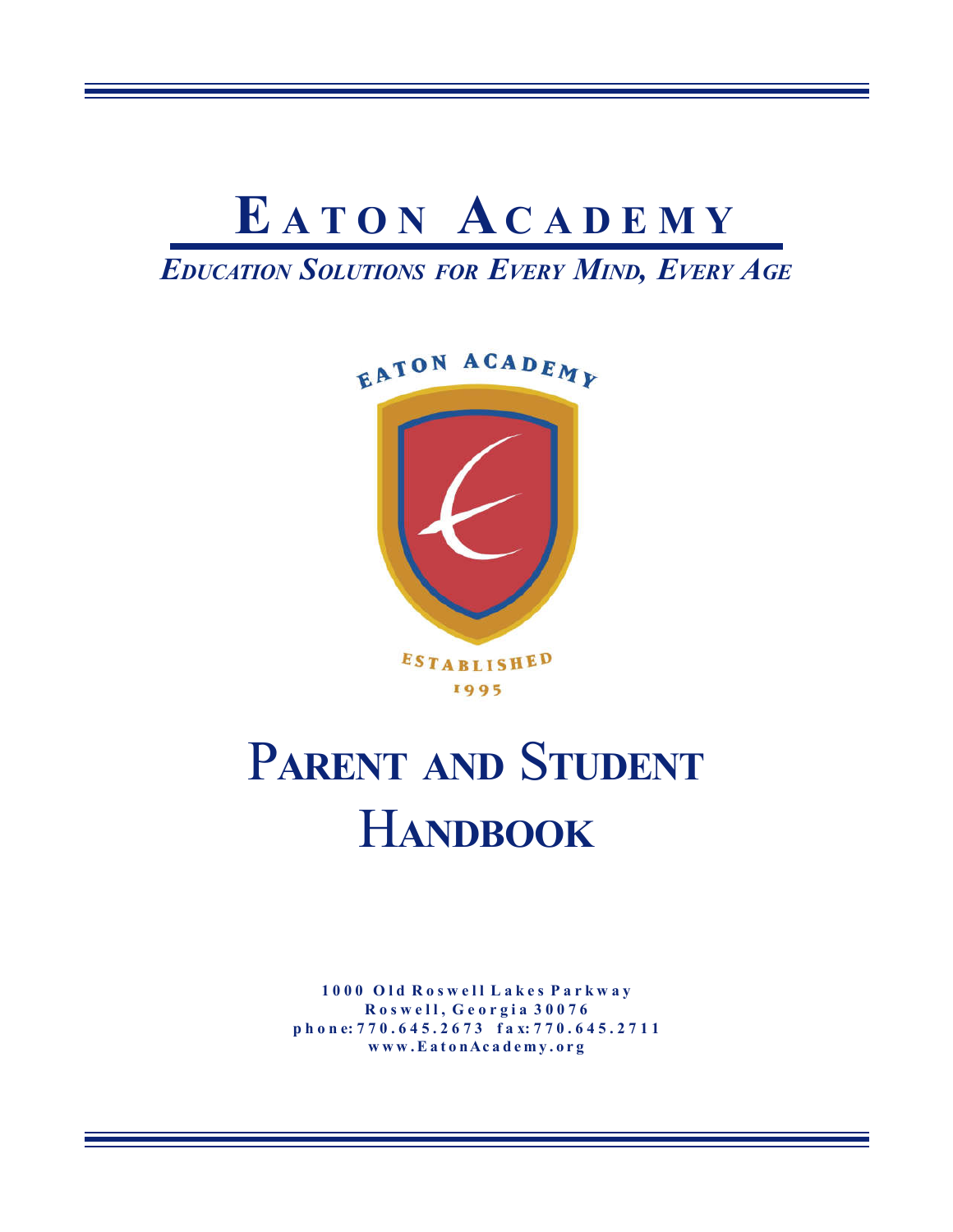#### **EATON ACADEMYVISION**

Eaton Academy designs education solutions for every mind, every age.

# **EATON ACADEMY MISSION**

Eaton Academy serves students who benefit from a more customized model of education, designed to meet their personal needs.

# **EATON ACADEMY PURPOSE**

All people can learn. How they learn is the key to education and success. Eaton Academy designs education solutions and provides customized services to learners of all ages who have not responded to more traditional models of education. By capitalizing on our students' strengths and presenting material in a multisensory approach, we help students realize their academic potential and goals. Eaton Academy focuses on the identification of learning styles, the use of state-of-the-art resources and technology, and the implementation of specific strategies that meet the individual needs of our learners. Questioning and study techniques are implemented at a variety of levels and in all subjects to facilitate study skills, organization, retention, comprehension, retrieval, and application of specific information.

It is our belief that the keys to success are a positive attitude and high self-esteem. These qualities combined with academics, time management, organization, and study skills improve an individual's ability to conquer learning challenges, realize potential, and enhance lifelong learning. All people, regardless of learning challenges, are encouraged to participate in our program.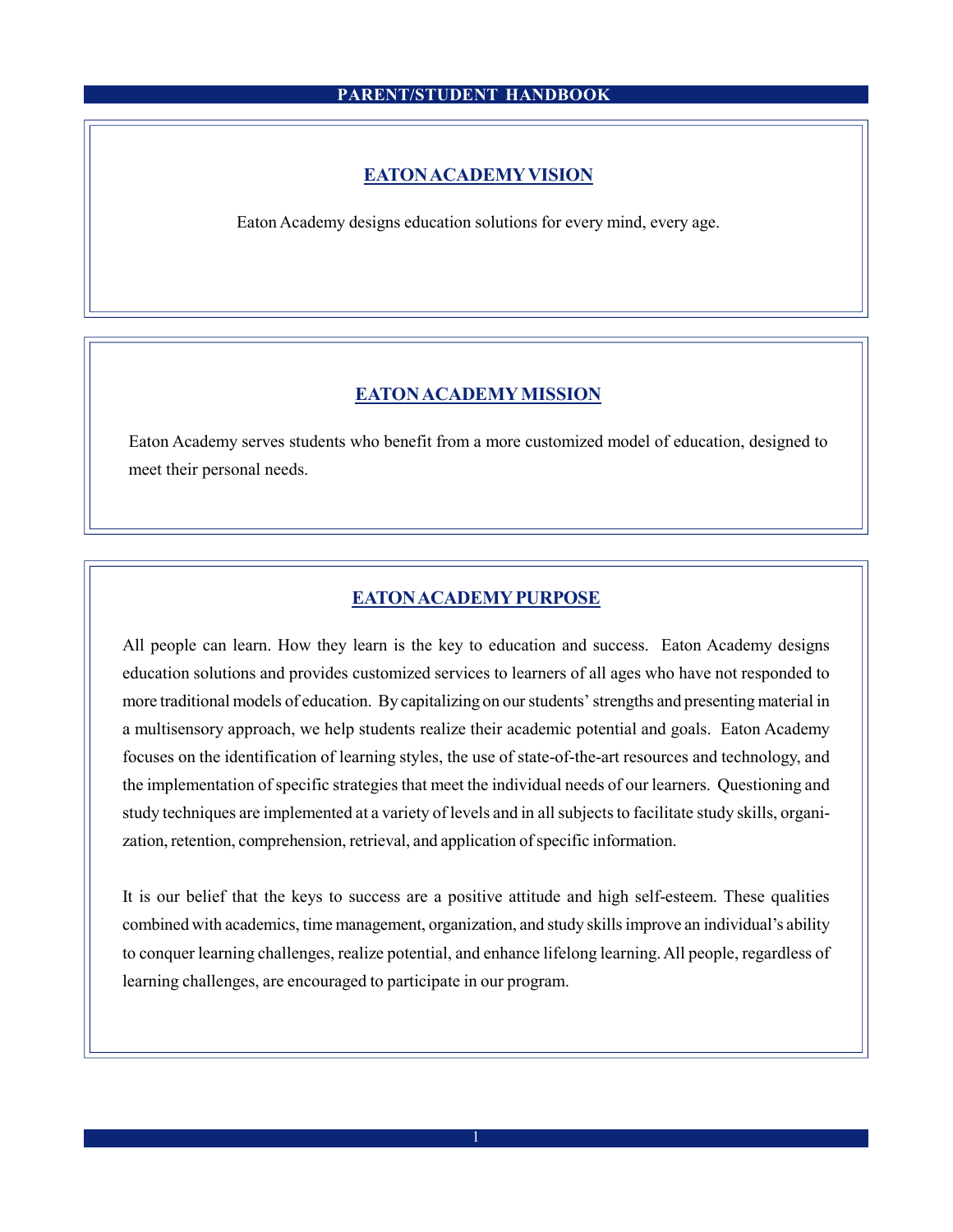# **Group Program Hours**

**K-8:** 8:45 a.m.— 2:15 p.m. (Additional programs available from 2:15 p.m. – 4:00 p.m.) **9-12:** 8:45 a.m.  $-3:00$  p.m. (Additional programs available after school.)

# **Emergency Weather Notification**

Severe weather, power failures, and other interruptions may necessitate a delayed opening or cancellation of classes. When such events can be foreseen, an announcement will be made as early as possible. Consult local radio and television stations for closing announcements. Follow us on Twitter (@EatonAcademy) for inclement weather notices. Such notices will also be posted on our blog and Facebook page. If our main telephone line is out of order, please call our emergency number which is published at Orientation. That number does not accept voicemail and will be activated only when the main number is down

# **Attendance and Tardiness**

If a student is going to be absent, please notify the appropriate administrator via phone or email. With such notification, an absencewill be considered "excused."Withoutsuch notification, an absence is "unexcused."Unexcused absences will result in the student's receiving a zero for the affected day(s). Excessive or lengthy absences require documentation from the student's physician. A student who is significantly tardy will be required to stay at the end of that school day to make up the missed time. Work from excused absences and tardies must be completed in a timelymanner as determined by the appropriate administrator.Work not completed within the determined period will result in zeroes. The parents will be notified when absences and tardies have seriously affected the student's academic performance.Eight(8) absences and tardies persemester willrequire the administration to re-evaluate the student's continued enrollment in the program and may necessitate additional programming. There will be additional parental expense for such programming. Student attendance during the above stated K-12 program hours is mandatory.

# **Early Dismissal of a Student**

When a student needs to be picked up before the end of the academic day, parents should email the program director with the dismissal time and the transportation arrangement.

# **Transportation and Late Fee**

Parents are expected to make arrangements for student transportation at the end of the academic day. When someone other than the parent is sent to pick up a student, prior notice must be given to an administrator. The administrator will ask for identification from any non-parent. Eaton Academy reserves the right to assess a late fee of \$1.00 per minute/per student for students who are not picked up by their designated departure time. This fee is expected to be paid in full at pick up. Instructors *may not* transport students.

# **Dress Code and Appearance**

Monday through Thursday students must be attired in standard dress, which includes: traditional, collared shirts, short or long sleeve (button-down collar oxfords or polo style pullovers) and traditional style pants (such as khakis) and skirts of appropriate length. Khaki-style shorts of appropriate length may also be worn. On Friday, students may wear appropriate jeans and T-shirts without pictures, advertising, *et cetera.* Students will not be admitted to class and may be sent home at the discretion of the administration for unacceptable dress and appearance. Some examples of unacceptable dress and appearance are: overly baggy clothing; athletic wear; excessive body piercings; hair styles and coloring which attract attention; bare mid riffs; spaghetti straps; low necklines; visible underwear; tight or revealing clothing; and sandals/backless shoes.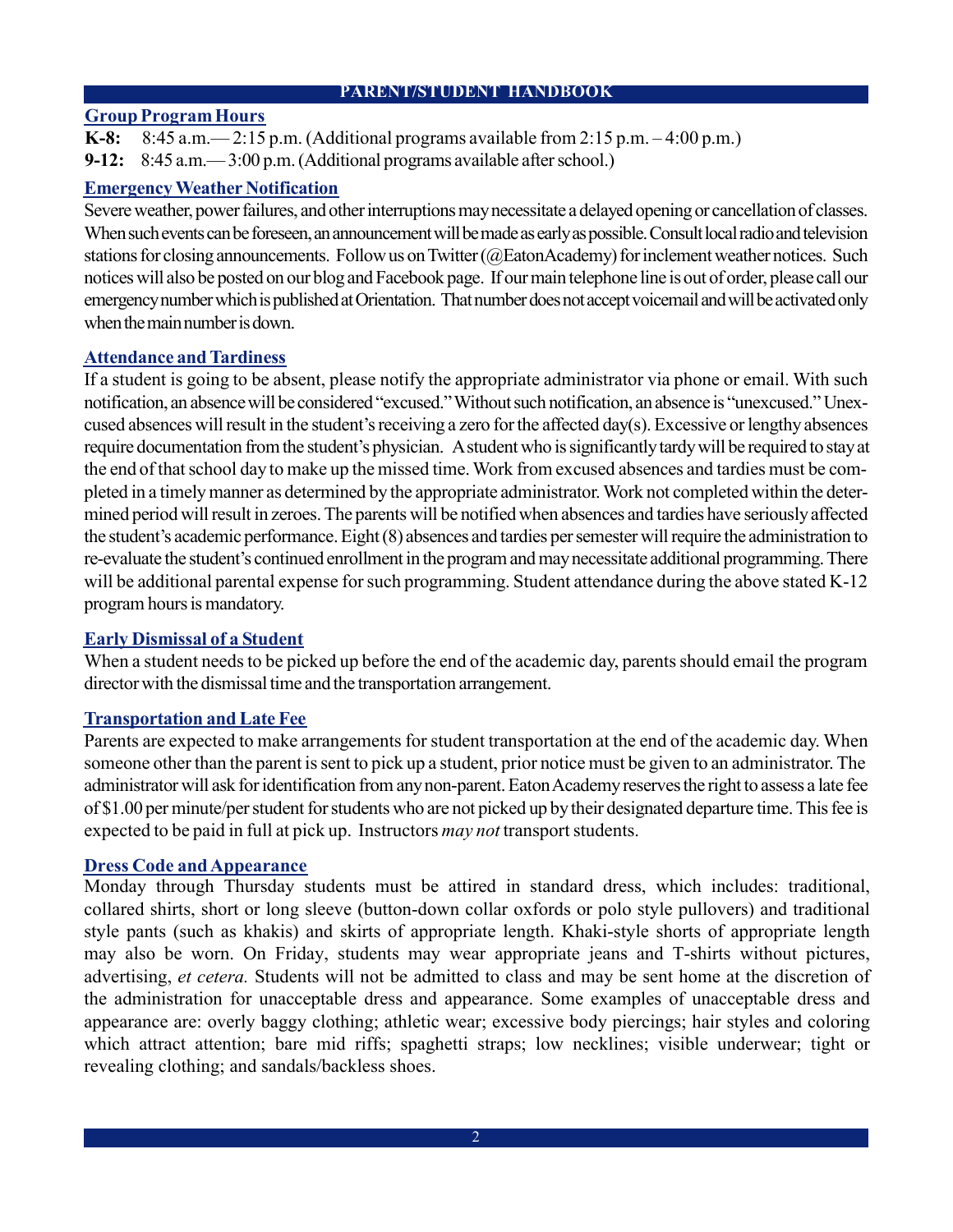# **Lunch/Music/Cell Phones**

Students are welcome to bring a healthful lunch each day. Students are not permitted to bring high energy drinks or gum to school. Students should not bring video games, music devices, CDs, or DVDs to school without permission. Similarly, cell phones and Internet/texting devices are not permitted in school. Any of these items brought into school will be confiscated and held by an administrator; the return of confiscated items is strictly at the discretion of Eaton Academy. Confiscated cell phones and Internet/texting devices are subject to search by an administrator.

#### **Student Conduct and Disciplinary Consequences**

Inappropriate behavior and actions will be handled on an individual basis. Eaton Academy maintains a zero tolerance for drugs, alcohol, tobacco, weapons, violence (physical or verbal), the inappropriate use of technology, and damage to property. This zero tolerance includes the possession and/or use of any of the above items as well as the possession and/or use of any paraphernalia associated with any of the above items. Further, inappropriate conversation about and/or an attitude that promotes the use of any of the above items is subject to the zero tolerance policy. As part of this policy, a student's enrollment may be terminated at Eaton Academy's discretion for whatever is, in its opinion alone, a violation of this zero tolerance policy. In view of its zero tolerance policy, Eaton Academy reserves the right to subject students to random drug screening. Samples will be obtained at Eaton Academy and sent to the lab for testing. As a courtesy, parents will be notified that a sample has been requested. Should a parent/student refuse to submit to such a screening, the student's enrollment becomes subject to termination, just as it would if the screening were completed and returned with a positive reading. *Drug screening fees are to be paid by the parents.*

In addition, Eaton Academy reserves the right to examine a student's person, personal effects, personal property, locker, social network sites, and the motor vehicle the student has driven to school or in which the student was driven to school. Such searches may take place anywhere on the campus of Eaton Academy. Campus is defined as all buildings, parking lots, driveways, and grounds on which the School has facilities, whether owned, leased, or temporarily occupied. Students who fail to permit such an examination, if Eaton Academy has reason to request such an examination, are in violation of the zero tolerance policy and subject to dismissal.

#### **Examples of Actions Which Can Result In Suspension/Expulsion**

- 1. Any action interfering with others' ability to learn or disrupting the positive environment
- 2. Disrespect, profanity, verbal abuse, harassment, bullying, and/or personal threat (whether in person, in writing, on the telephone, via text, or on any Internet/social media site) toward staff members, fellow students, visitors to the site, or persons encountered during a field experience When any issue of this sort is brought to the attention of Eaton Academy, the authorities will be notified as is appropriate.
- 3. Using or possessing tobacco products on campus or at school events
- 4. Physical abuse or fighting
- 5. Violence of any kind which includes physical harm, negative Internet postings, and verbal threats
- 6. Violation of the above-stated zero tolerance policy at Eaton Academy and at any Eaton Academy function away from the site, including, but not limited to field experiences and community service activities. Please note that it is illegal for minors to possess these substances/items. When appropriate, Eaton Academy will notify law enforcement agencies.
- 7. Persistent unwillingness to cooperate with Eaton Academy authorities by disregard for procedures, rules and regulations, either stated or understood
- 8. Persistent unacceptable behavior or attitude, including leaving the school building without permission
- 9. Involvement in or being arrested for illegal and/or criminal activity

Suspended students may need to be placed in an academic situation at the end of Eaton Academy's academic year for the number of days equal to the length of their suspension in order to satisfy the state requirement for attendance. Eaton Academy is not required to provide an instructor or academic support outside the Eaton Academy's published school year calendar.

#### **K-8 Book Reports and DEAR Time**

K-8 students must read and report on a book of an assigned genre monthly. Reports will include both written and project work. Parents and students should obtain these books in a timely fashion as directed by the instructor. Failure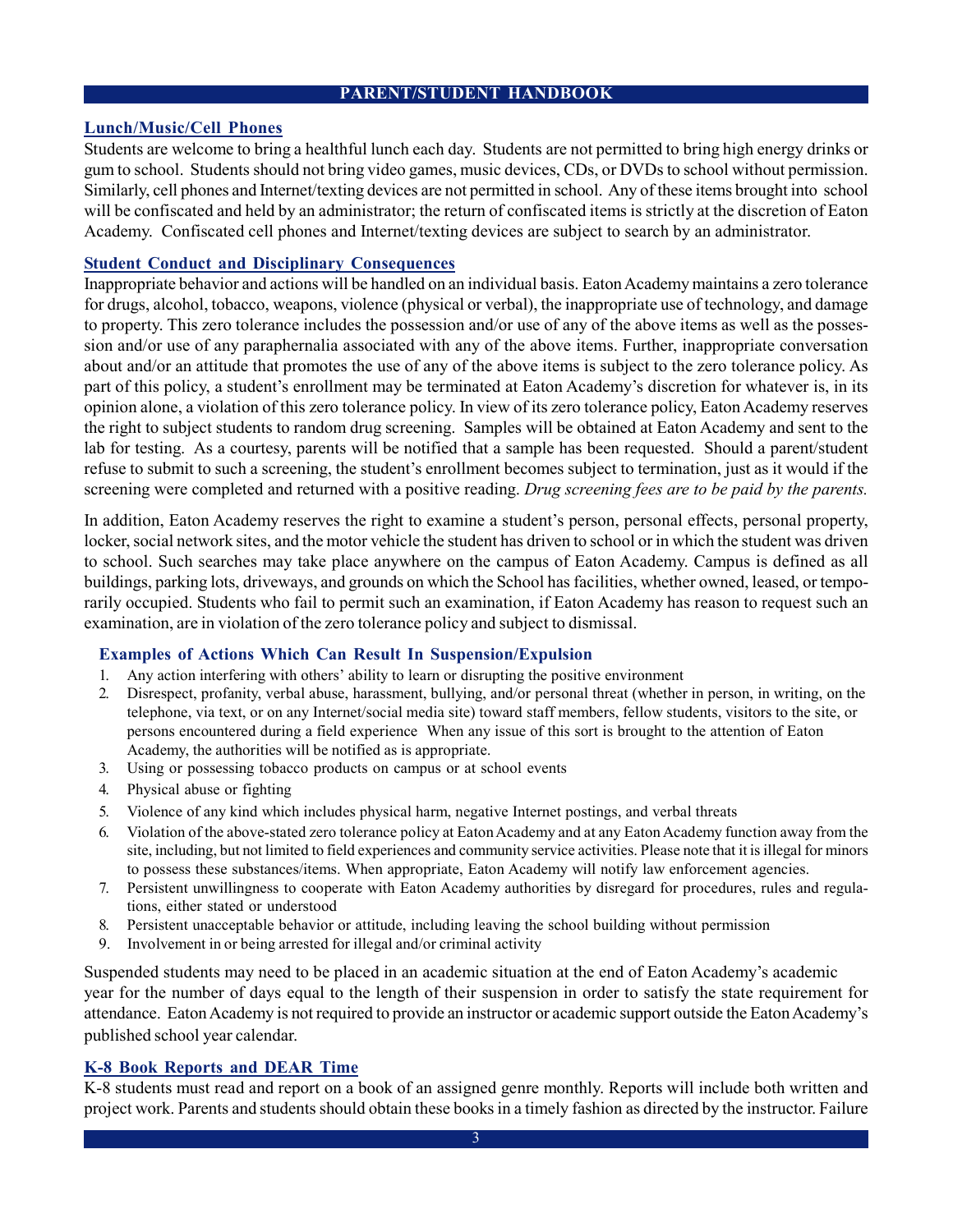to obtain books and file reports on time will affect the student's grade and can result in appropriate disciplinary action. When appropriate, students will participate in our DEAR Time (*D*rop *E*verything *A*nd *R*ead). For this period students must have age-appropriate reading material such as picture books, chapter books, content magazines, or newspapers. Students should bring DEAR materials to school daily.

#### **Computer/Homework**

In order to maximize the impact of Eaton Academy's curriculum, all students in the K-8 and High School programs are required to have a laptop computer. The computer is to be brought to school daily. Type and specification information is available from the Admissions Office. Homework is assigned as an extension of the school day to help reinforce specific concepts or to provide extra time for long-term assignments. It will be monitored through the use of a daily student planner. Homework also helps students develop organizational skills and responsibility. The amount of homework will vary daily and will be assigned Monday through Thursday for the K-8 program and Monday through Friday for the high school program. The suggested *usual* homework time allotments are between 30 and 45 minutes each evening for the K-8 program and between one hour and one and a half hours for the high school program. Updated assignments and calendars are available online through www.EatonAcademy.org. *Independent Study Program (ISP) students must adhere to their individual homework schedules.*

# **Field Experiences**

Taking advantage of the resources available in metro Atlanta is an integral part of an educational program. Staff and students will travel to sites around the city when appropriate. All transportation to and from field experiences is to be provided by the parents and/or by using the school's bus. Students are expected to attend field experiences.

#### **The Progress Report System**

The progress report system involves daily student planner, Friday Folders (*K-8 only*), Three Week Reports (*high school only*), mid-quarter grades (*K-8 only*), parent/teacher conferences, formal assessments, narrative reports, and report cards. K-8 students receive report cards for each nine-week period. Report cards are distributed to High School students at the end of each semester. An explanation of report card remarks and letter grade percentages is included on page 5 of this handbook. K-8 and High School conferences are held during the fall and spring.

# **Communication and Forms**

Communication between parents and teachers regarding all student issues is vital to the educational process. Verbal and written communication is encouraged among the instructor, students, and parents throughout the year. Eaton Academy invites all parents and guardians to be a part of the program by sharing their time and talents. Parents are encouraged to communicate their interests to the instructors.

Parents should give all student recommendation, immunization, and request for records forms to the appropriate administrator, not to the classroom instructor.

As a member of the Atlanta Area Association of Independent Schools (AAAIS), Eaton Academy uses the Common Teacher Recommendation form. We do not complete any other teacher recommendation forms.

#### **Medication**

Eaton Academy cannot dispense or monitor the taking of prescribed medication of any type at any time without appropriate documentation from the parent and prescribing physician.

#### **Independent Study Program (ISP) Fees**

Tuition for ISP students is charged on a semester-by-semester basis and is to be paid according to invoices emailed to parents and posted to the FACTS account of each family. A student's tuition is determined by the individual program created for each student. The ISP fees for Tutorial programs are as follows: \$600.00 for a full credit course; \$350.00 for a half credit course; and \$70.00 per hour of tutorial instruction. There are no refunds for sessions left unused by the early completion of a course by the student. For the Basic approach, fees are \$800.00 for a full credit course and \$450.00 for a half credit course. Distance charges are \$700.00 for a full credit course and \$400.00 for a half credit course.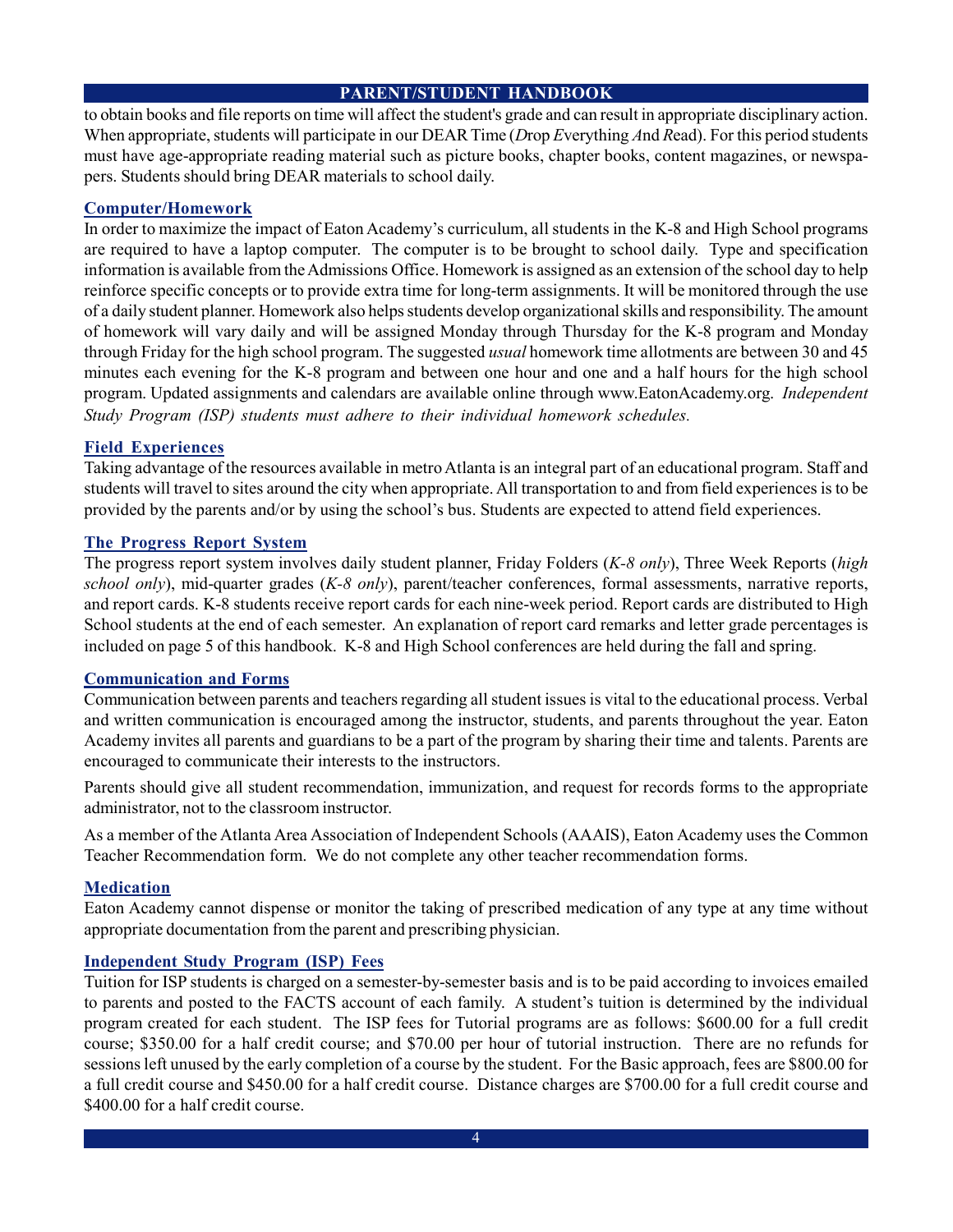#### **Independent Study Program Procedures**

When testing, ISP students should reserve their test times 48 hours before they wish to be tested. ISP tests are given in the ISP facility from 9:30 to 2:30, Monday through Thursday afternoons. Students should call Ms. Segal at 770- 645-2673 to make arrangements. Self-tests must be either faxed or delivered to the school 48 hours prior to testing. Completed lifepacs must be brought to the test to be verified. ISP students need to honor the Eaton Academy dress code whenever they come to school, whether for testing or tutoring.

With regard to canceling or missing scheduled tutorial sessions, the Company or its representative must receive notice of the absence or cancelation no later than the day before the scheduled session. Failure to provide the Company with such notice will result in an unexcused or "lost" session, which is not subject to any make-up or refund.

Materials used in Independent Study courses may contain Christian/Biblical references. The Student will be directed to "skip" such content; it is not the intent of the Company to espouse or support any religion or faith.

#### **Graduation Requirements**

The specific courses and credit distribution required for graduation vary based on a student's Program of Study. Students who take Algebra I, physical science, and/or two years of the same foreign language in middle school may receive credit toward their high school requirements. Two years of the same foreign language in middle school equate to one unit of high school foreign language credit. Parents will meet with the appropriate administrator prior to the student's junior year to determine and verify the Program of Study.

#### **Programs of Study**

Eaton Academy offers four programs of study leading to high school diplomas. *Please note, college entrance requirements may be different than those for high school graduation.*

#### *College Preparatory*

This program of study is designed to prepare students for college. It requires students to complete 23 total credits according to a 4/4/4/3/2 core course distribution. Two years of a foreign language are required, along with specific courses of rigor such as Algebra III.

#### *College Preparatory with Distinction*

The "with Distinction" notation is attached to a diploma if the college preparatory student has earned 24 credits with one additional unit being in the core curricular areas (*English, mathematics, science, social studies, or foreign language*). Students must maintain a grade point average in the core curricular areas of 3.0 or an 80 numeric average.

#### *High School Graduation*

This program of study requires 23 total credits according to a 4/4/4/3 core course distribution. Two years of a foreign language are not required, and alternative courses such as Consumer Math may be used to meet core course requirements. This program of study is acceptable to certain two-year types of colleges.

#### *PACE*

This program of study is designed to prepare students for a variety of post-secondary education options, such as technical/vocational training. Individual programs will vary with specific student needs. However, the PACE diploma does require students to complete 23 total credits according to an individualized distribution. *Please note, many core curricular area courses will be listed as "Fundamental," "Elements of," or "Foundations of."*

Students may graduate *via* any of the above programs of study whether they enroll in Eaton's full-day High School Program, Independent Study Program, Distance Learning Program, or Virtual Academy.